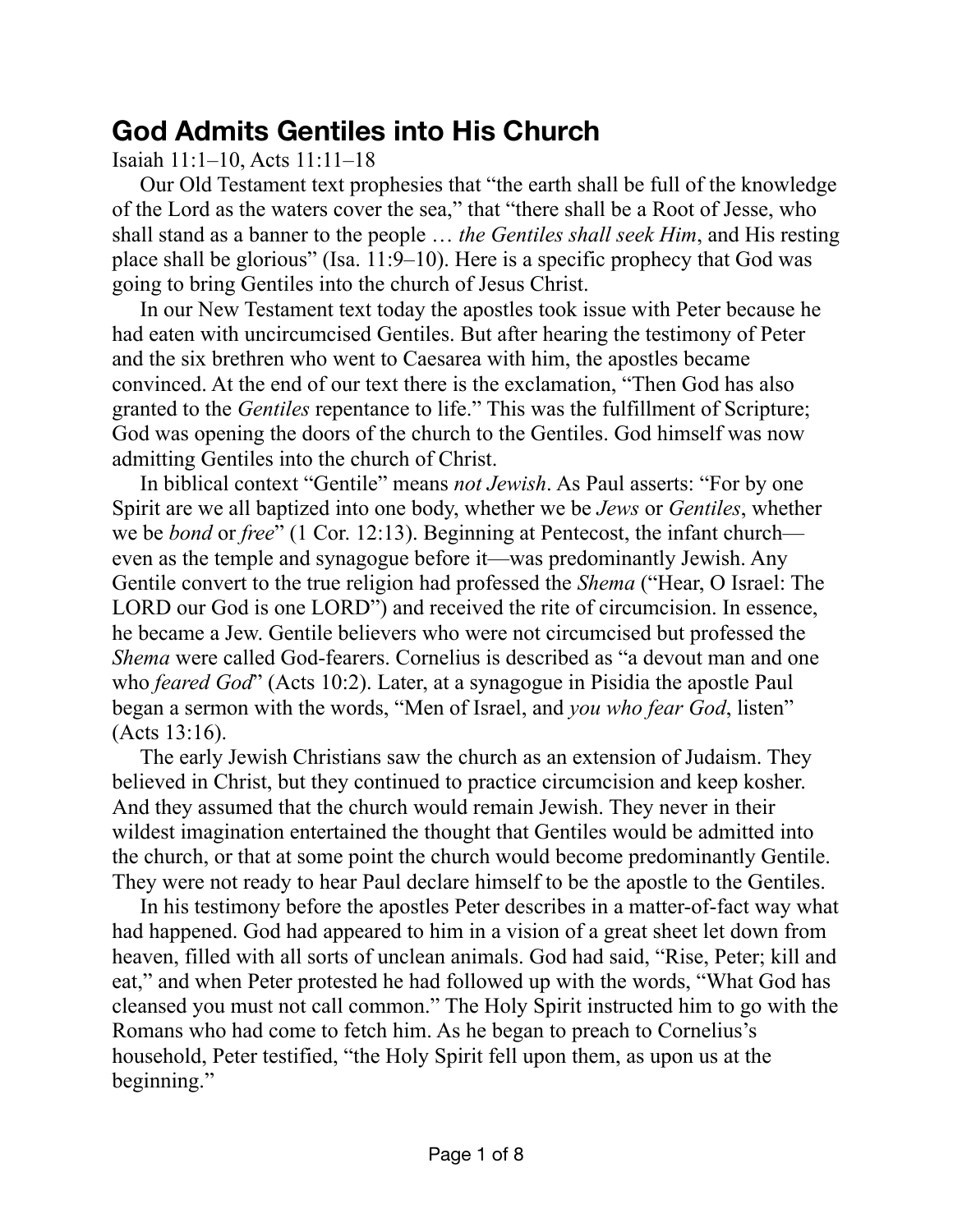This was an amazing statement. There was no doubt in Peter's mind that what he and his six companions witnessed in Caesarea was the sovereign work of the Third Person of the Holy Trinity, the Spirit of Almighty God. The Holy Spirit "fell" upon the men and women of Cornelius' household, as well as his invited guests uncircumcised Romans all—even as he had come upon the 120 disciples in the Upper Room on the Day of Pentecost. When he witnessed this, Peter "remembered the word of the Lord, how He said, 'John indeed baptized with water, but you shall be baptized with the Holy Spirit.'" Peter heard these ethnic Romans speaking in tongues, magnifying God, and recognized that what he had seen and heard was proof that these uncircumcised Gentiles had received the Holy Spirit of God, they were born again, they were testifying of his grace, they were worshipping God! Here was proof that Gentile hearts had been regenerated, that ethnic Romans had been brought to faith by God's grace and had become possessors of the Holy Spirit.

There are only two types of people in the world: those who have the Holy Spirit and those who do not. Those who have the Holy Spirit are "born again." Jesus taught this in John 3, where he said, "unless one is born of water *and the Spirit*, he cannot enter the kingdom of God. That which is born of the flesh is flesh, and that which is born of the Spirit is spirit. Do not marvel that I said to you, 'You must be born again.'" All living, breathing human beings were born the first time; we all came out of our mother's womb as newborn babies. But in order to enter heaven it is absolutely essential that we be born a second time, that is, "born again." When we were born the first time we were born of the flesh. But when we are born the second time—born again—we are born of the Holy Spirit of God. No sinner seeks God by nature. In our sin and rebellion we naturally run away from God. We don't want to consider the fact that we are sinners. We don't want to reckon with the holiness of God. We want to put out of our minds the fact that we are sinners who need to be changed into saints. We protest that we are good enough—that we by our good works *merit* heaven—but we do not.

The apostle Peter recalled how Jesus had said, "John indeed baptized with water, but you shall be baptized with the Holy Spirit." Here is a contrast between man's baptism and Christ's. Man has the ability to baptize with water—to mark out an individual by the application of water in Christian baptism. But only Christ has the ability to send his Spirit to work in the heart of an unregenerate sinner. Water baptism is a sign and seal of Spirit-baptism. Water itself does not wash away our sins; only the blood of Christ, applied by the sovereign Holy Spirit, can do that. The Heidelberg Catechism asks, "How does holy baptism remind and assure you that Christ's one sacrifice on the cross benefits you personally?" The answer: "In this way: Christ instituted this outward washing and with it promised that, as surely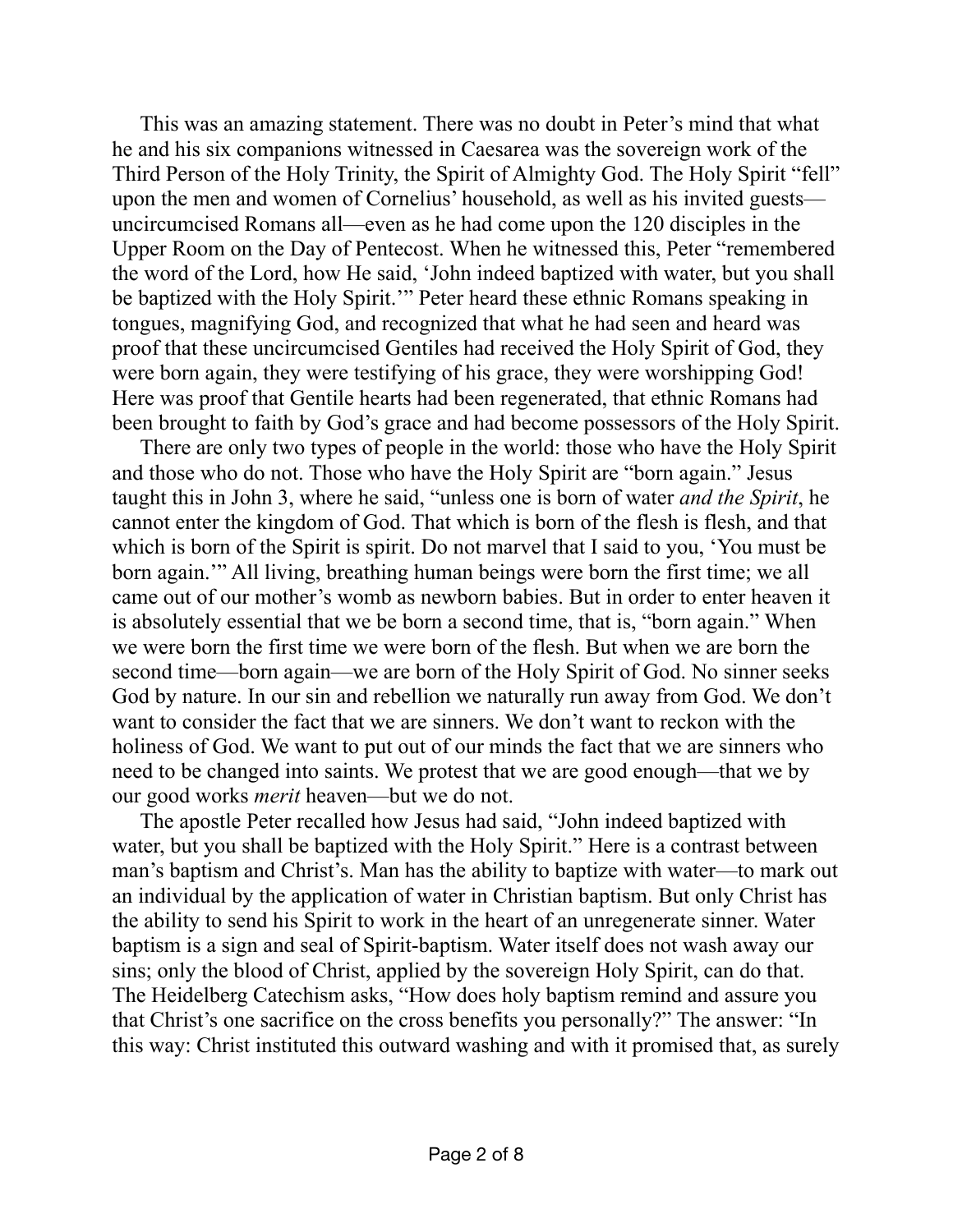<span id="page-2-3"></span>as water washes away the dirt from the body, so certainly his blood and his Spirit wash away my soul's impurity, that is, all my sins."<sup>1</sup>

What a wonderful promise, that the blood and Spirit of Christ washes away all my sins! My friend, there is no other way to get to heaven than to have your sins washed away by the blood of Christ, to have the efficacy of that blood shed upon a cruel Roman cross 2,000 years ago sovereignly applied to you by Christ's Holy Spirit. If the blood of Christ is applied to you, and received by true faith, then you can have assurance that all your sins are washed away by Christ's precious blood, that his Holy Spirit now dwells within you. This these Roman believers received by faith, and the evidence was speaking in tongues. "This is what it means to be a Christian: to be moved upon by the Holy Spirit in such a way that we are brought to faith and united to Jesus.["2](#page-2-1)

<span id="page-2-4"></span>Water baptism marks out "who's *in*"—that is, who is part of the covenant people—and "who's *out*," a fallen son or daughter of Adam, lost in sin, without hope in the world. But not everyone who receives the sacraments of baptism and the Lord's supper is a true believer.

Recently the U.S. Conference of Catholic Bishops voted to draft a statement on Holy Communion that admonishes Catholic politicians, including President Biden, who support abortion, that abortion kills an innocent human, an image bearer of Almighty God. Biden supports same-sex marriage and abortion, views which are antithetical to church doctrine. A growing number of bishops want to block politicians with views like Biden's from receiving Communion.

Biden attends mass each week. He has said he personally opposes abortion but supports a woman's right to choose—that is, to choose to kill her unborn child. His first budget, presented earlier this year, funds the killing of the unborn with tax dollars.

One bishop said, "Almost daily I speak with people … who are confused by the fact that we have a president who professes devout Catholicism and yet advances the most radical pro-abortion agenda in our history."[3](#page-2-2)

<span id="page-2-5"></span>One Roman Catholic commentator, a former judge, writes that the church has condemned abortion as being among the gravest of sins. To Catholics, the baby in the womb is a distinct human being who enjoys the right to *live*—something that all true Christians heartily affirm.

The judge asks, can a person who facilitates killing a class of innocent human beings worthily receive the Blessed Sacrament? In a word: No. There is no

<span id="page-2-0"></span>[<sup>1</sup>](#page-2-3) Heidelberg Catechism Q&A 69, *Trinity Psalter Hymnal, 883*

<span id="page-2-1"></span>https://www.desiringgod.org/interviews/what-is-the-baptism-of-the-holy-spirit [2](#page-2-4)

<span id="page-2-2"></span>https://www.reuters.com/world/us/us-bishops-vote-draft-communion-statement-that-may- [3](#page-2-5) rebuke-biden-abortion-views-2021-06-18/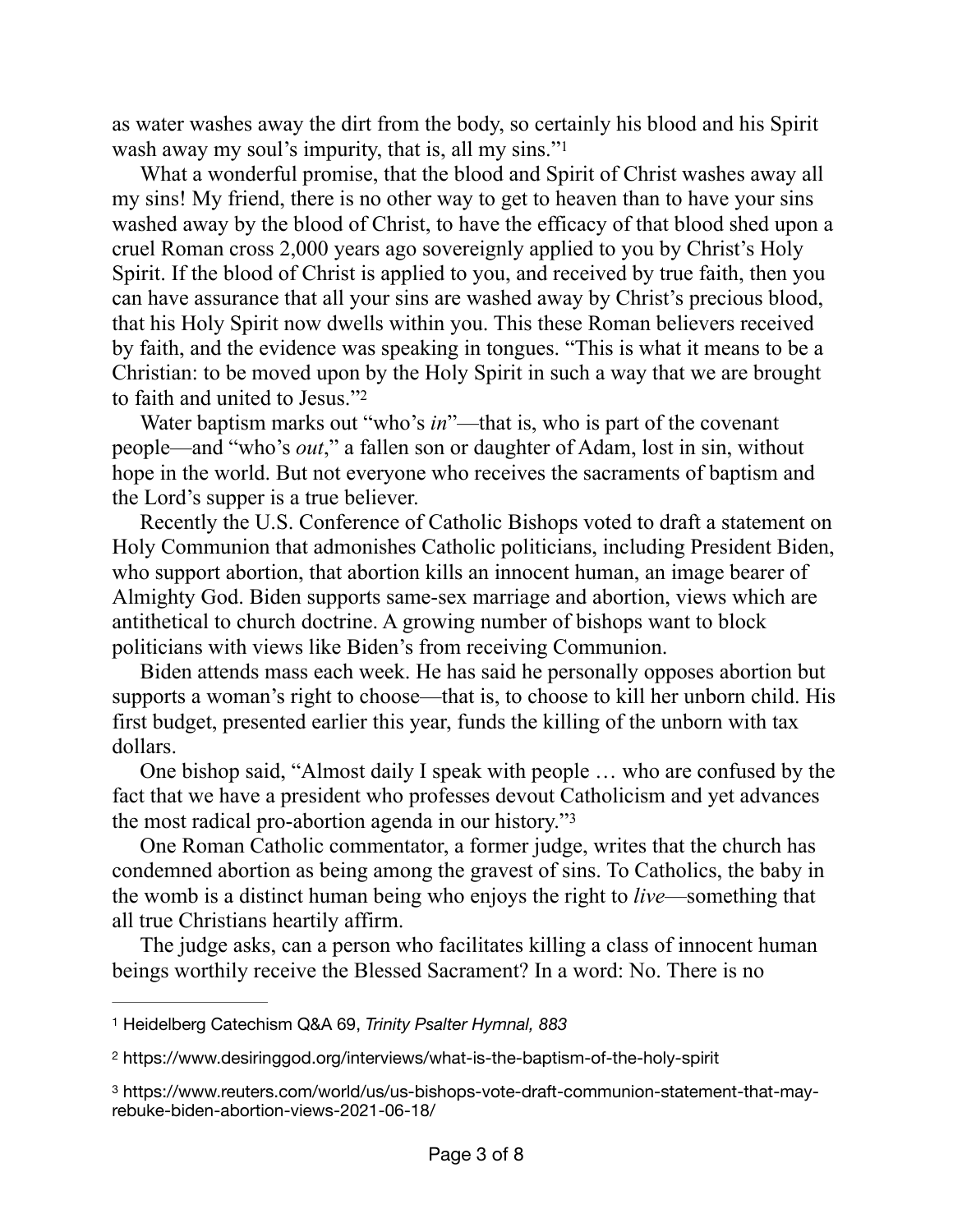ambiguity in the church's teaching about abortion. It is the gravest of evils. All humans have the right to live from conception to natural death. It is a core teaching of the Church: "Thou shalt not kill." I would add that "Thou shalt not kill" is the law-word of Almighty God.

The judge continues: the stumbling block for Biden and other Catholic supporters of abortion is whether or not the baby in the womb is a person. If the baby is a person, then all abortion is homicide. On the other hand, if he firmly believes that the baby in a womb is not a person, that somehow abortion does not kill an innocent human life, that Jesus in Mary's womb was not God and that Mary could morally have killed Him, then he should leave the Catholic Church.

But a person who directly and publicly employs the assets of government to kill babies and then receives the Blessed Sacrament nevertheless—if uncorrected by the hierarchy—will cause grave scandal[.4](#page-3-0)

<span id="page-3-1"></span>The president approves the murder of innocent bearers of God's image. He is an unrepentant murderer. Unless he repents, he is on his way to hell. The Bible is crystal-clear: "No murderer has eternal life abiding in him" (1 John 3:15). Hear that again: "No murderer has eternal life abiding in him." This is the word of the living God. As an unrepentant murderer, the president should not receive holy communion in a Christian church. He should not receive special treatment just because he is president. No unrepentant murderer is welcome in heaven, so he should not be welcome at the Lord's supper either.

Clearly any politician who promotes the killing of innocent human beings and forces taxpayers to fund the killing of innocent human beings against their conscience is an unrepentant murderer on his way to hell-fire. He should not under any circumstances receive holy communion, and any institution calling itself the church that tolerates such an abomination is a party to a grave evil and an offense against Christ, the Lord of the church.

The pope and the liberal bishops are warning that this could be divisive, and the bishops should not be hasty but take more time to discuss the issue before moving forward. This is their standard operating procedure: talk but do nothing. But let's get one thing straight: offering holy communion to unrepentant baby killers like Joe Biden and Nancy Pelosi is scandalous and a grave moral sin and a profaning of the holy name of Christ. It is an an abandonment of the church's responsibility to be a moral voice in the world. It's time for the church to stand up and be the church. Until it does the right thing, it is not an institution worthy of respect.

I want to emphasize that I am in no way endorsing holy communion as administered in Roman Catholicism. To say that a Roman priest has the power to change bread and wine into the very body and blood of Christ is unbiblical.

<span id="page-3-0"></span><sup>&</sup>lt;sup>[4](#page-3-1)</sup> Andrew P. Napolitano, "Joe Biden and the Blessed Sacrament," http://www.judgenap.com/ post/joe-biden-and-the-blessed-sacrament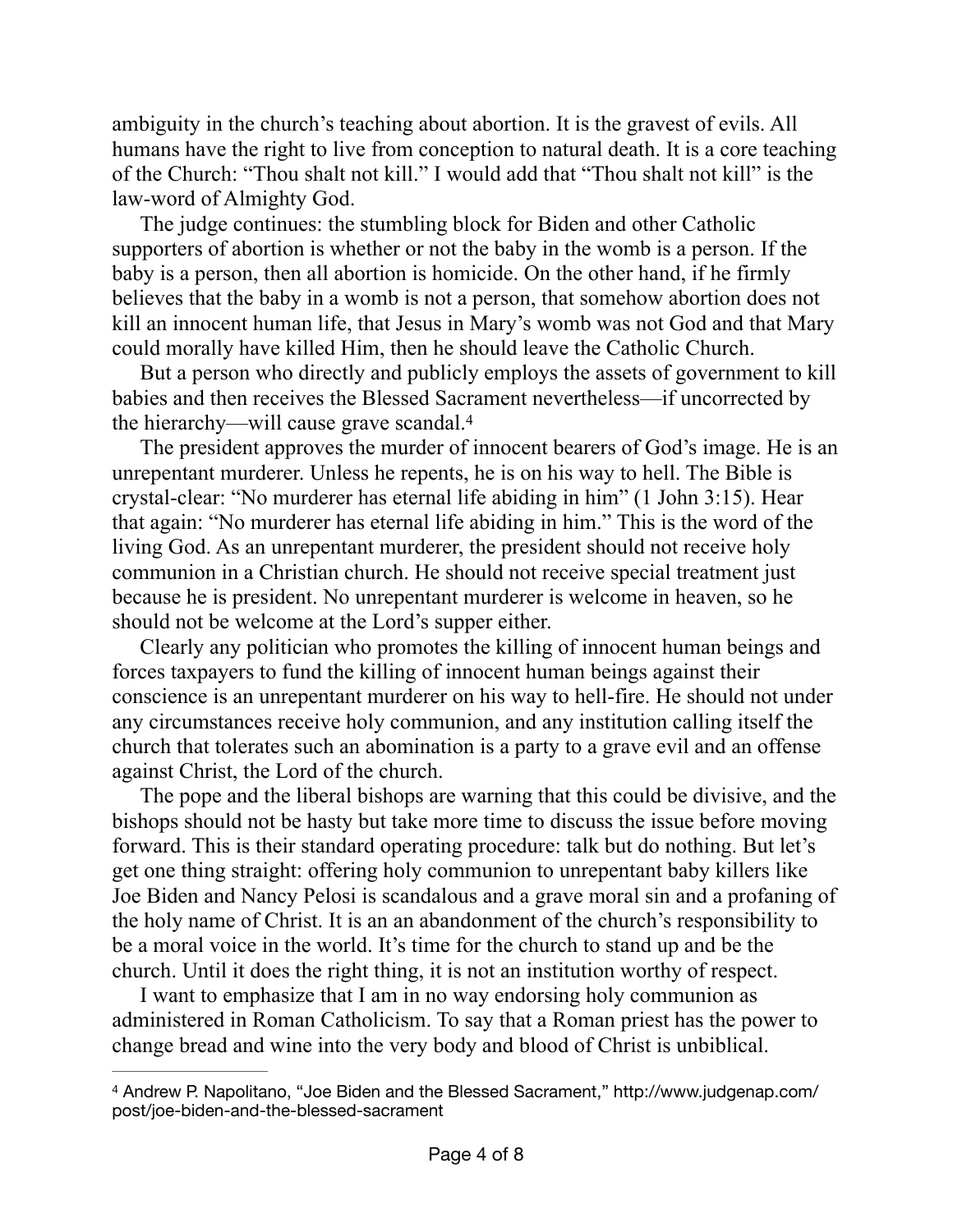Peter cites our Lord's statement, "John baptized with water." Ministers of the church of Christ indeed offer the sacraments—baptism and the Lord's supper, but only the sovereign Spirit of God has the power to truly change hearts. Is your heart changed? Do you love the Lord Jesus Christ? Do you want to serve him from the heart? Oh, that we would desire daily to maintain our profession by a humble desire to submit to Christ in all things!

<span id="page-4-2"></span>Jesus promised the church that "Whatsoever ye shall bind on earth shall be bound in heaven: and whatsoever ye shall loose on earth shall be loosed in heaven" (Matt. 18:18). "The Lord solemnly confers the grant made to Peter (Matt. 16:19) on the whole apostolate,"<sup>5</sup> and thence to the church. Calvin's explanation is pointon: "Whoever, after committing a crime, humbly confesses his fault, and entreats the Church to forgive him, is absolved not only by men, but by God himself; and, on the other hand, whoever treats with ridicule the reproofs and threatenings of the Church, if he is condemned by her, the decision which men have given will be ratified in heaven."[6](#page-4-1)

<span id="page-4-3"></span>Notice that Peter testifies that the Holy Spirit "fell." This corresponds better to baptism by sprinkling than by immersion. In baptism by sprinkling, the water falls upon us, just as the Holy Spirit fell upon the early believers. In the case of the Caesarean believers, the Holy Spirit sovereignly descended while Peter preached. This was was not in any way something that was contrived or orchestrated by the scheming of man.

In some circles the evangelist tries to produce an emotional atmosphere that is conducive to prompt people to "make a decision for Christ." There will be moving music, the evangelist will speak soothing, emotional words. There will be the singing of repeated verses of a hymn such as "Just as I am, without one plea, but that thy blood was shed for me, and that thou bidd'st me come to thee, O Lamb of God, I come, I come." The evangelist will urge people to get up out of their seat and come to the front. He will assure them that if they have courage to come to the front, God will surely receive them. Now certainly the sinner must come to Christ. "All that the Father giveth me shall come to me; and him that *cometh* to me I will in no wise cast out" (John 6:37). But the Bible never equates coming to Christ with walking down an aisle. The "altar call," as it is commonly practiced, is an invention of man, not something revealed by the Spirit of God. When Peter testified that the Spirit "fell" upon those at the house of Cornelius, he was bearing witness before the church that the reception of the Spirit by Cornelius' household and their speaking in "tongues"—languages previously unknown by the speaker—

<span id="page-4-0"></span>[<sup>5</sup>](#page-4-2) Pulpit Commentary

<span id="page-4-1"></span>John Calvin, *Commentary on the Evangelists* (John 18:18) [6](#page-4-3)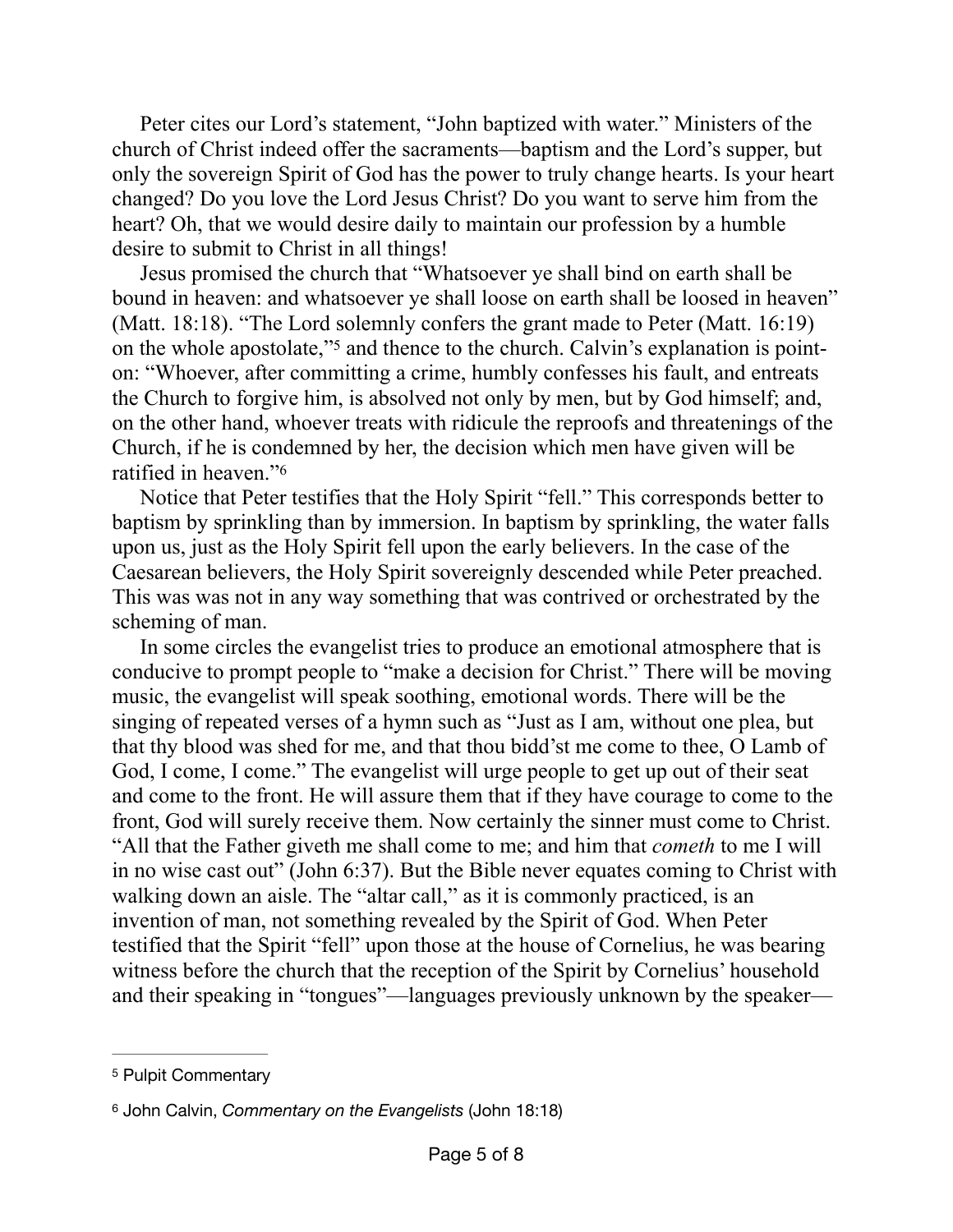was not something orchestrated by man but produced by the sovereign Spirit of God.

Note the dramatic result. After hearing Peter's testimony—confirmed by his six traveling companions—the apostles, all Jews, "became silent." They could not oppose what had happened at the home of Cornelius, but acknowledged, "Then God has also granted to the Gentiles repentance to life." The church submits to the will of God. If a church does not submit, it is not a true church but a synagogue of Satan. The *true* church submits to Christ.

The church of Jesus Christ has a clear duty to be in submission to the will of God at every point, just as the Jerusalem apostles did when they acknowledged, "Then God has also granted to the Gentiles repentance to life." The pouring out of the Holy Spirit was the act of God, indicating that Gentiles were now to be admitted into the church. The apostles saw this and acquiesced. God had spoken, and they must listen.

Some years ago a local United Church of Christ adopted a statement that affirms, contrary to Scripture, that people of all gender identities and sexual orientations are embraced within the family of God and the fellowship of the church. The statement explicitly mentions that "lesbian, gay, bisexual, and transgender people" are to be included in the common life of the church. "Fellowship" and "common life" include the Lord's supper and ordination to church office; in other words, practicing lesbians, gays, bisexuals and transgender people are encouraged to commune at the Lord's supper and pursue ordination as ministers of the word and sacrament. When the church I referred to adopted that statement, all faithful followers of Jesus Christ should have immediately left, for in adopting that statement that church was declaring itself in rebellion against Christ. That church distributes a yard sign which advertises, "Be proud. Be the church." In other words, be proud of your sexual orientation, even if it is contrary to the teachings of Christ. The church calls itself a "United Church *of Christ*," but it cannot be the church *of Christ* if it stands in rebellion against Christ! Christ is *Lord* and is to be *obeyed*. End of discussion! Jesus Christ is Lord of all. Disobey Christ to your eternal peril. He spoke clearly on the matter of sexuality in Matthew 19 when he said to the Pharisees, "Have you not read that He who made them at the beginning 'made them male and female.'" Christ's teaching is definitive: There are only two sexes: male and female, determined at birth. All sexual activity should take place within the covenant of marriage, which is a lifelong commitment. There are not multiple genders (45 and counting?), there are *two*: male and female. The Creator doesn't put males into female bodies and *vice versa*. This is the definitive teaching of our Lord Jesus Christ, and anything that deviates from it is wicked and non-Christian, and nothing to be proud of, but thoroughly detestable. Through his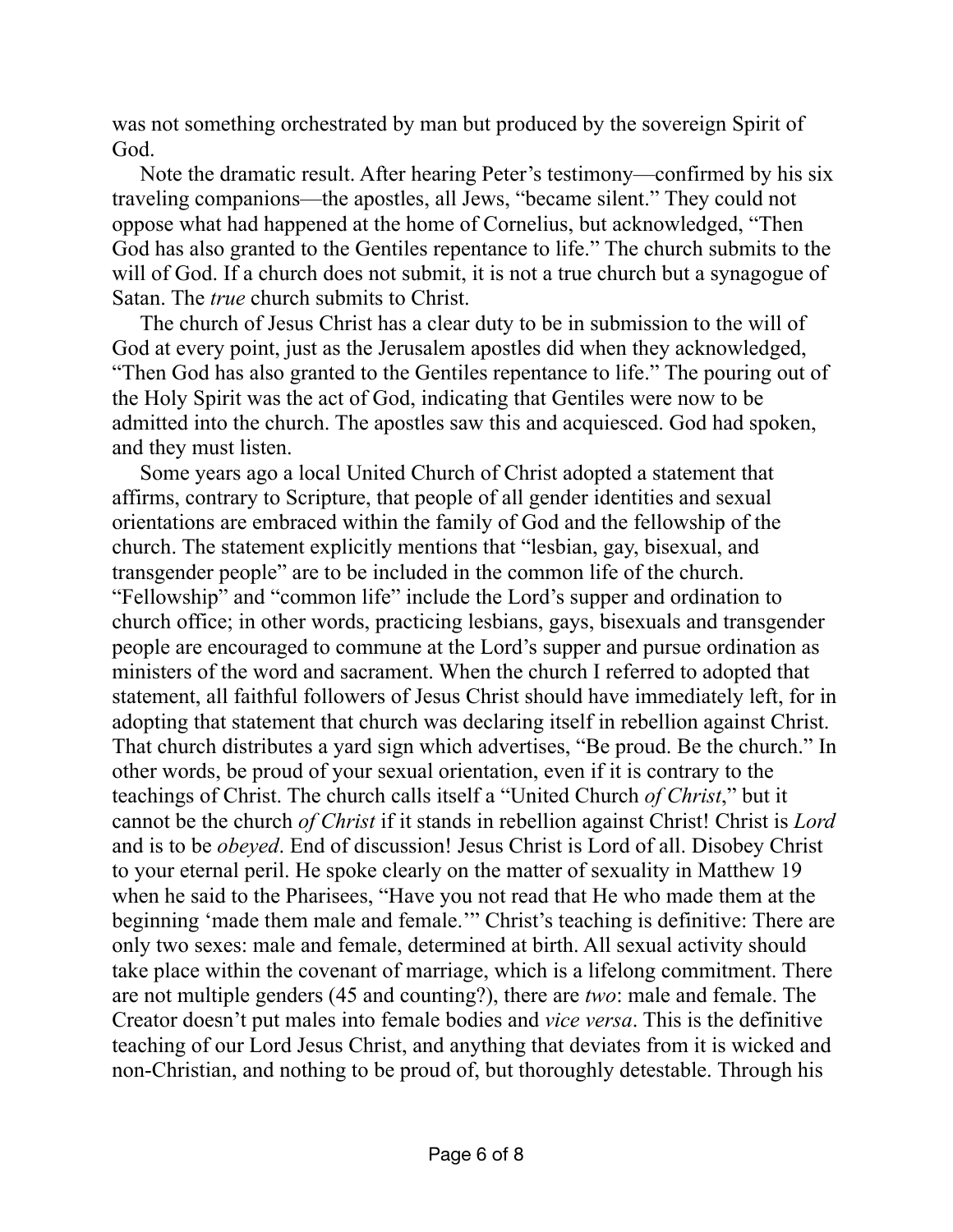Spirit God will give grace to every Christian to live a life of chastity before marriage and faithfulness within marriage.

As to the slogan "Be proud, be the church"—that is, *be proud of your sexual orientation*—let us clearly declare that a Christian can never be proud of his sin. The Bible tells us to humble ourselves in the sight of the Lord, and he will lift us up (Jas. 4:10). The slogan "Be proud, be the church" is rebellion against Christ, the Lord of the church.

But at the same time, let me emphasize that lesbians, gays, bisexuals and transgender people are *warmly welcome* here at Grace OPC. I assure you that you will be welcomed with open arms! All of us are sinners; none of us deserves the grace of Christ. If we deserved it, it wouldn't be grace. *All* of us are prone to sin which so easily besets us. All of us need to attend a faithful church where the gospel is proclaimed. By all means, come hear the truth! As I said, you will be welcomed with open arms. You cannot come to the Lord's table until you profess that Jesus is your Lord—but this is for your good. Fellowship at the Lord's table means that the church is satisfied that you have a credible profession of faith and are walking in accordance with Scripture. If you have not made a profession of faith, then you need to be reminded each week that to do so is the number one need in your life. Christ could come at any moment. *Today* is the day of salvation; when you die (or Christ returns) it will be too late. If you are not allowed to commune at the Lord's table here on earth, it is a warning that you will not be allowed to commune at the marriage supper of the Lamb at the final day, that you will be excluded from heaven. If a church tells you this, it is showing you the love of Christ. On the other hand, an unfaithful church will offer you the sacrament of holy communion even if you do not make a credible profession of faith, and even if you do not live in accordance with Scripture. The unfaithful church may *seem* to be more loving, but it is actually being exceedingly *un*loving, for it is telling you, you're OK as you are; you do not need to profess Christ or give up your sin to be accepted in the sight of a holy God. Of course that's a lie! The unfaithful church is making you two-fold a child of hell. At the final day the Lord will ask you, "Why didn't you listen to *me*?" How can you know if a church is faithfully representing Christ? If its teaching is in accord with holy Scripture, if what it teaches is the express teaching of Scripture, or properly deduced from Scripture. You have a responsibility to be discerning. Be like the Bereans, who "received the word with all readiness of mind, and searched the scriptures daily," whether the things taught by Paul were so. A faithful pastor will never be offended if you went to verify his teaching by Scripture.

A true church submits to Christ, as did the church at Jerusalem. God had demonstrated that he was admitting Gentiles into his church, and the apostles,